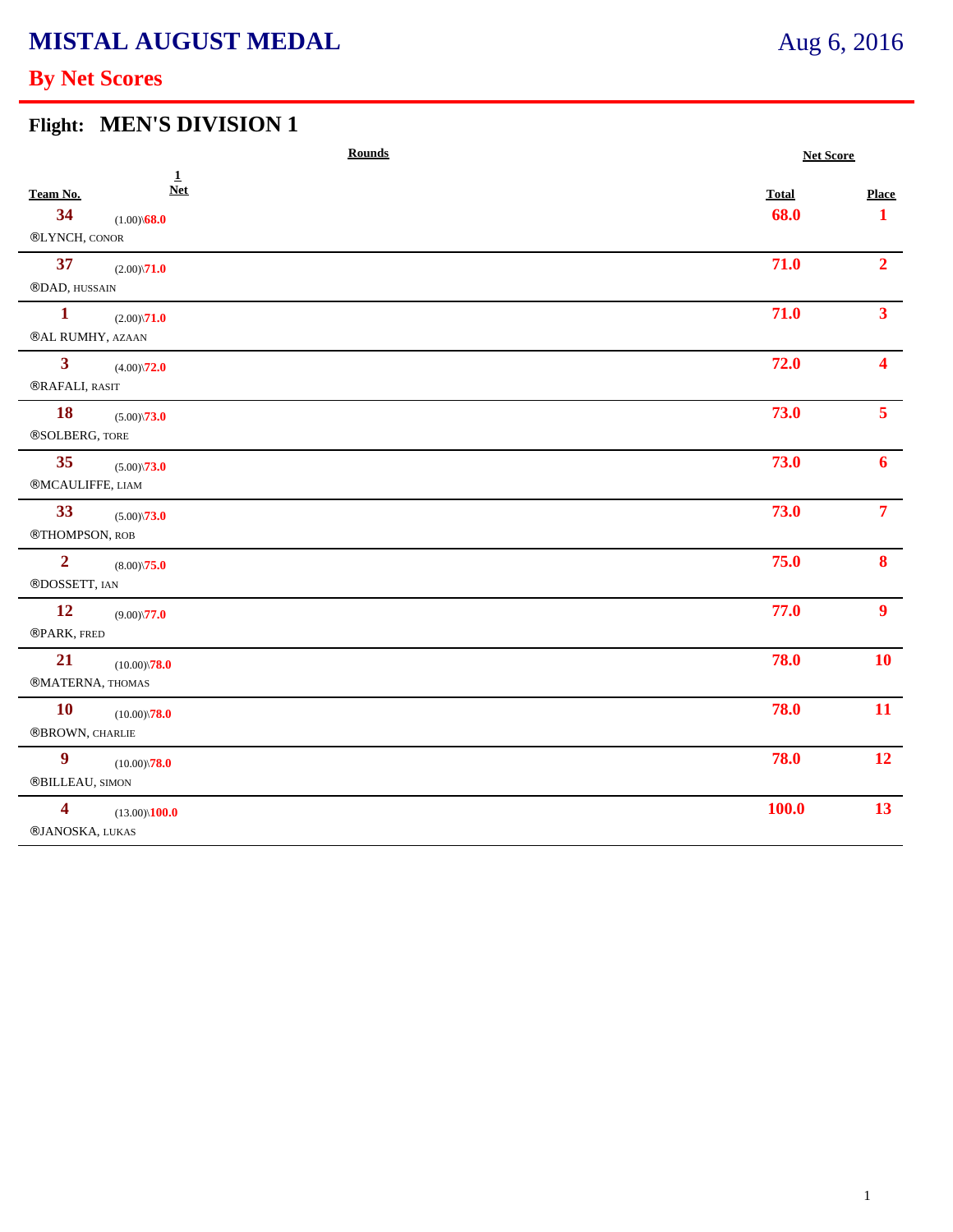# **MISTAL AUGUST MEDAL**

## **By Net Scores**

#### **Flight: MEN'S DIVISION 2**

| <b>Rounds</b>                                                                | <b>Net Score</b>     |                              |
|------------------------------------------------------------------------------|----------------------|------------------------------|
| $\pmb{\underline{1}}$<br><b>Net</b><br>Team No.<br>29<br>$(1.00)\sqrt{66.0}$ | <b>Total</b><br>66.0 | <b>Place</b><br>$\mathbf{1}$ |
| ®CHOWDHRURY, ASHWIN                                                          |                      |                              |
| 13<br>$(2.00)\sqrt{70.0}$                                                    | 70.0                 | 2 <sup>1</sup>               |
| ®SINGH, AJIT                                                                 |                      |                              |
| 43<br>$(3.00)\sqrt{74.0}$                                                    | 74.0                 | 3 <sup>1</sup>               |
| ®DUTTA, MITRANGSHU                                                           |                      |                              |
| 22<br>$(4.00)\backslash 77.0$<br>®ALSOP, DAVE                                | 77.0                 | $\blacktriangle$             |
| 38<br>$(5.00)\backslash 78.0$<br>®OJEDA, ANTONIO                             | 78.0                 | 5 <sup>1</sup>               |
| 17<br>$(6.00)\sqrt{79.0}$<br>®BATTERSBY, GARY                                | 79.0                 | 6                            |
| 42<br>$(7.00)$ $80.0$<br>®AL ZAKWANI, FAIZ                                   | 80.0                 | 7 <sup>7</sup>               |
| 25<br>$(8.00)\$ \ <b>85.0</b><br>$\circledR$ BORGES, ALEX                    | 85.0                 | 8                            |
| 41<br>$(9.00)\$ 86.0<br>®AL ZAKWANI, AHMED                                   | 86.0                 | 9 <sup>°</sup>               |
| 26<br>$(10.00)\backslash\textbf{87.0}$<br>®HODGSON, CHRIS                    | 87.0                 | 10                           |
| 30<br>$(11.00)\sqrt{90.0}$<br>®DASTOOR, ADEEL                                | 90.0                 | 11                           |
| 14<br>)(9,999.0)<br>$\overline{(\ }$<br>®KOULI, PAWAN                        | Withdrawn            |                              |
| 45<br>)(9,999.0)<br>$\overline{(\ }$<br>$\circledR$ DHANJU, JAS              | Disqualified         |                              |
| 31<br>)(9,999.0)                                                             |                      |                              |
| ®SAIDI, AYMN                                                                 | Withdrawn            |                              |